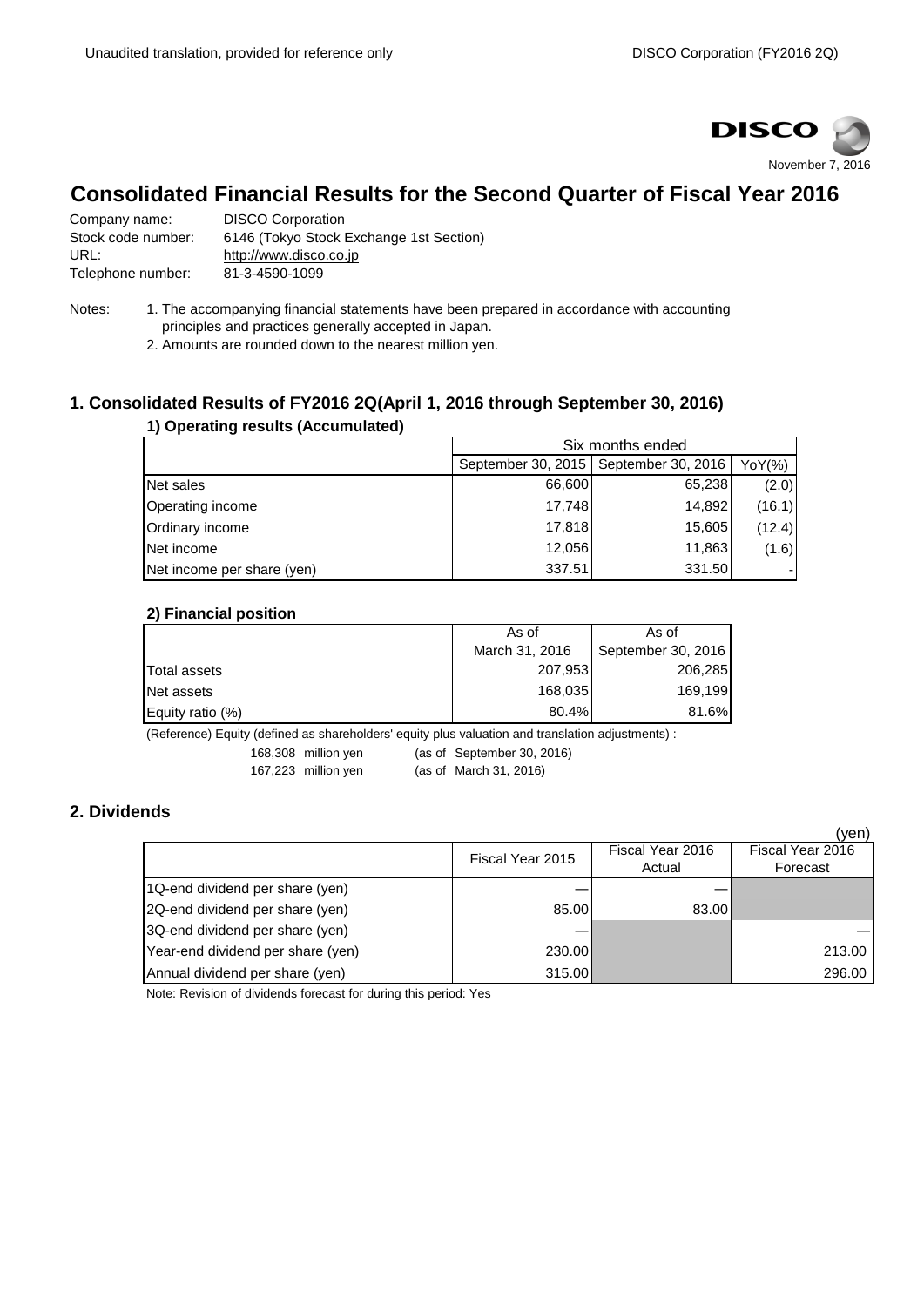### **3. Earnings Forecasts of FY2016**

|                            |                   |         |               | (Millions of yen) |
|----------------------------|-------------------|---------|---------------|-------------------|
|                            | Nine month ending | YoY (%) | Year ending   | YoY (%)           |
|                            | December 31,2016  |         | March 31,2017 |                   |
| Net sales                  | 95,500            | 1.3     | 123,000       | (3.8)             |
| Operating income           | 20,600            | (13.7)  | 25,400        | (16.3)            |
| Ordinary income            | 21,400            | (10.7)  | 26,400        | (14.0)            |
| Net income                 | 16,100            | (2.2)   | 20,100        | (13.0)            |
| Net income per share (yen) | 449.82            |         | 561.57        |                   |

Note: Revision of earnings forecast for during this period: Yes

#### **4. Others**

- 1) Important changes in subsidiaries: None
- 2) Changes in principles, procedures and display of accounting method concerning consolidated statement policies.
	- 1. Changes in accounting policies along with changes in accounting standards: Yes
	- 2. Other changes: None
- 3) Number of shares outstanding (common stock)

| As of September 30, 2016:            | 35,796,571 shares |
|--------------------------------------|-------------------|
| As of March 31, 2016:                | 35,789,271 shares |
| 2 Number of shares of treasury stock |                   |
| As of September 30, 2016:            | 4,323 shares      |
| As of March 31, 2016:                | 4,273 shares      |
| 3 Average number of shares           |                   |
| As of September 30, 2016:            | 35,786,716 shares |
| As of September 30, 2015:            | 35,720,531 shares |
|                                      |                   |

#### **Explanations on the appropriate use of earnings forecasts:**

The performance forecasts and estimates stated in this Financial Review are based on certain assumptions judged to be reasonable at the present time in light of information currently available. Consequently, actual operating results may differ substantially from the projections in the Financial Review.

## **(Reference) Non-consolidated Earnings Forecasts of FY2016**

|                            |                   |         |               | (Millions of yen) |
|----------------------------|-------------------|---------|---------------|-------------------|
|                            | Nine month ending | YoY (%) | Year ending   | YoY (%)           |
|                            | December 31,2016  |         | March 31,2017 |                   |
| Net sales                  | 81,400            | 1.1     | 104,300       | (4.4)             |
| Operating income           | 14,200            | (26.1)  | 17,200        | (29.1)            |
| Ordinary income            | 15,700            | (29.5)  | 19,700        | (28.0)            |
| Net income                 | 12,100            | (25.1)  | 15,400        | (26.5)            |
| Net income per share (yen) | 338.06            |         | 430.26        |                   |

Note: Revision of earnings forecast for during this period: Yes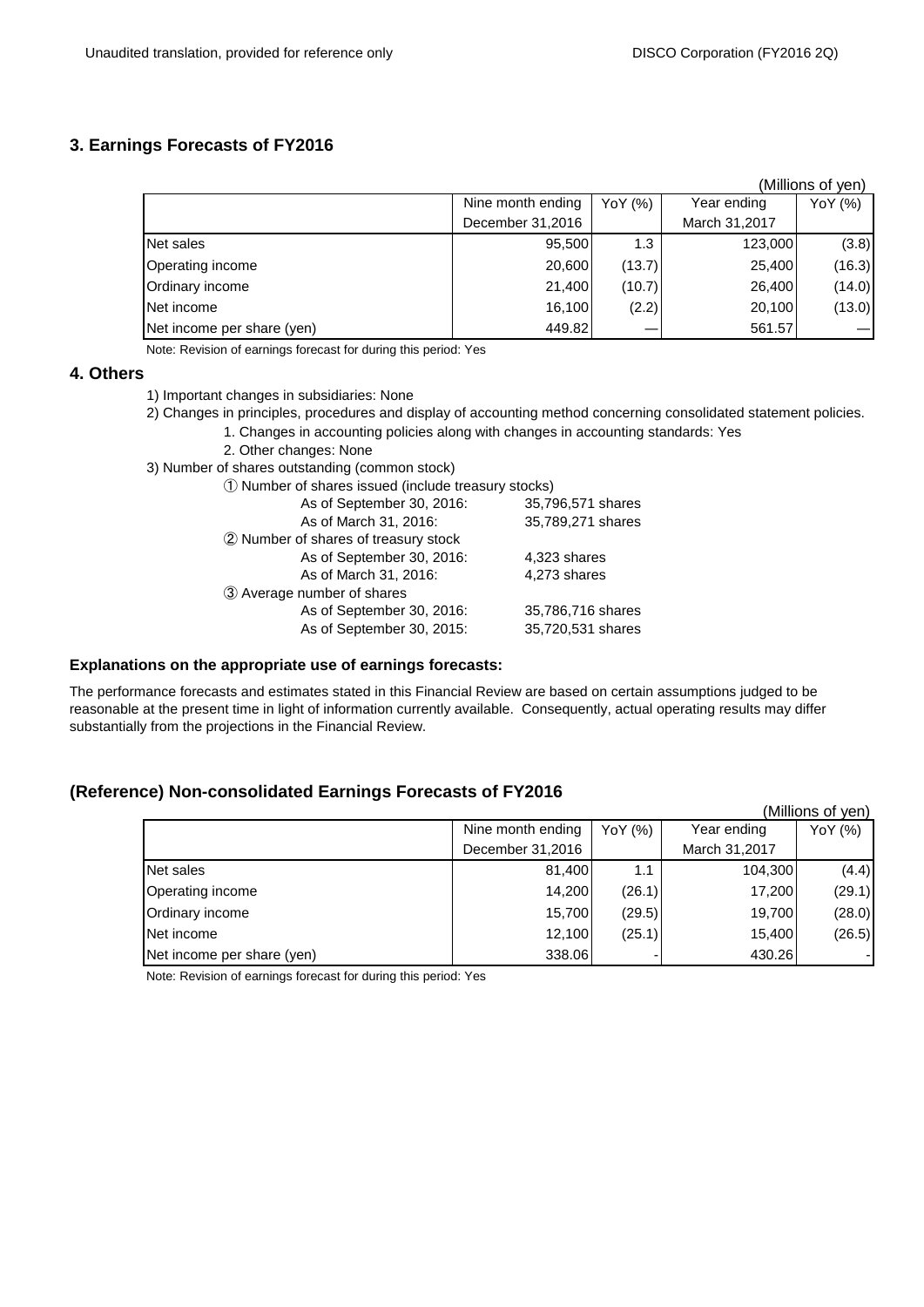| Consolidated quarterly balance sheets           | (Millions of yen) |                                 |
|-------------------------------------------------|-------------------|---------------------------------|
|                                                 |                   | As of March 31, As of September |
|                                                 | 2016              | 30, 2016                        |
| <b>Assets</b>                                   |                   |                                 |
| <b>Current assets</b>                           |                   |                                 |
| Cash and deposits                               | 67,188            | 74,567                          |
| Notes and accounts receivable - trade           | 33,465            | 32,107                          |
| Merchandise and finished goods                  | 7,982<br>10,366   | 7,324<br>7,696                  |
| Work in process<br>Raw materials and supplies   | 12,343            | 12,104                          |
| Other                                           | 7,194             | 5,735                           |
| Allowance for doubtful accounts                 | (208)             | (102)                           |
| <b>Total current assets</b>                     | 138,333           | 139,433                         |
| Non-current assets                              |                   |                                 |
| Property, plant and equipment                   |                   |                                 |
| Buildings and structures, net                   | 37,378            | 35,607                          |
| Land                                            | 13,815            | 13,770                          |
| Other, net                                      | 13,640            | 12,462                          |
| Total property, plant and equipment             | 64,834            | 61,840                          |
| Intangible assets                               | 509               | 647                             |
| Investments and other assets                    |                   |                                 |
| Other                                           | 4,323             | 4,412                           |
| Allowance for doubtful accounts                 | (47)              | (48)                            |
| Total investments and other assets              | 4,276             | 4,363                           |
| Total non-current assets                        | 69,619            | 66,851                          |
| <b>Total assets</b>                             | 207,953           | 206,285                         |
|                                                 |                   |                                 |
|                                                 | (Millions of yen) |                                 |
|                                                 |                   | As of March 31, As of September |
| Liabilities                                     | 2016              | 30, 2016                        |
| <b>Current liabilities</b>                      |                   |                                 |
| Notes and accounts payable - trade              | 4,602             | 4,241                           |
| Electronically recorded obligations - operating | 8,692             | 9,787                           |
| Current portion of long-term loans payable      | 1,676             | 8,810                           |
| Income taxes payable                            | 4,272             | 3,641                           |
| Provision for bonuses                           | 4,190             | 4,253                           |
| Other provision                                 | 881               | 708                             |
| Other                                           | 5,930             | 4,491                           |
| <b>Total current liabilities</b>                | 30,246            | 35,934                          |
| Non-current liabilities                         |                   |                                 |
| Long-term loans payable                         | 8,583             | 539                             |
| Provision for directors' retirement benefits    | 13                | 13                              |
| Other                                           | 1,075             | 597                             |
| <b>Total non-current liabilities</b>            | 9,671             | 1,151                           |
| <b>Total liabilities</b>                        | 39,917            | 37,086                          |
| Net assets                                      |                   |                                 |
| Shareholders' equity                            |                   |                                 |
| <b>Capital stock</b>                            | 20,063            | 20,087                          |
| Capital surplus                                 | 22,051            | 22,075                          |
| Retained earnings                               | 123,245           | 126,878                         |
| <b>Treasury shares</b>                          | (15)              | (15)                            |
| Total shareholders' equity                      | 165,344           | 169,025                         |
| Accumulated other comprehensive income          |                   |                                 |
| Valuation difference on available-for-sale      | 14                | 19                              |
| Foreign currency translation adjustment         | 1,847             | (745)                           |
| Remeasurements of defined benefit plans         | 16                | 8                               |
| Total accumulated other comprehensive income    | 1,878             | (716)                           |
| Subscription rights to shares                   | 755               | 830                             |
| Non-controlling interests                       | 56                | 60                              |
| <b>Total net assets</b>                         | 168,035           | 169,199                         |
| Total liabilities and net assets                | 207,953           | 206,285                         |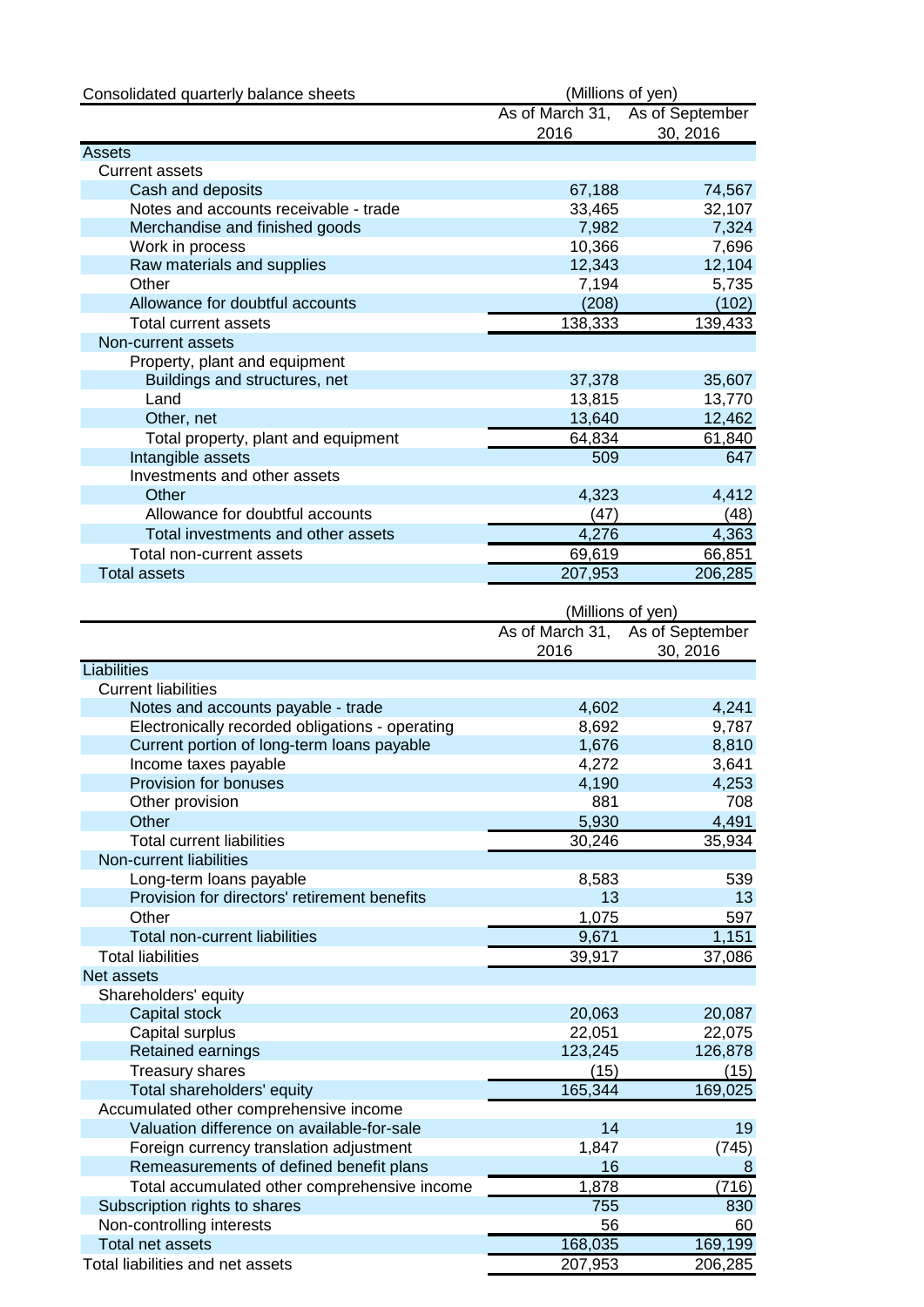|                                                        | (Millions of yen) |                |  |
|--------------------------------------------------------|-------------------|----------------|--|
|                                                        | Six months        | Six months     |  |
|                                                        | ended             | ended          |  |
|                                                        | 30-Sep-15         | 30-Sep-16      |  |
| <b>Net sales</b>                                       | 66,600            | 65,238         |  |
| Cost of sales                                          | 28,285            | 29,949         |  |
| Gross profit                                           | 38,314            | 35,288         |  |
| Selling, general and administrative expenses           | 20,566            | 20,396         |  |
| Operating income                                       | 17,748            | 14,892         |  |
| Non-operating income                                   |                   |                |  |
| Interest income                                        | 35                | 25             |  |
| Share of profit of entities accounted for using equity | 2                 | 11             |  |
| Foreign exchange gains                                 | 11                | 563            |  |
| Rent income                                            | 37                | 43             |  |
| Subsidy income                                         | $\overline{0}$    | 55             |  |
| Other                                                  | 64                | 107            |  |
| Total non-operating income                             | 152               | 807            |  |
| Non-operating expenses                                 |                   |                |  |
| Interest expenses                                      | 26                | 22             |  |
| Sales discounts                                        | 22                | 24             |  |
| Depreciation                                           | 30                | 26             |  |
| Provision of allowance for doubtful accounts           |                   | 18             |  |
| Other                                                  | $\overline{2}$    | $\mathbf{3}$   |  |
| Total non-operating expenses                           | 81                | 95             |  |
| Ordinary income                                        | 17,818            | 15,605         |  |
| Extraordinary income                                   |                   |                |  |
| Gain on sales of non-current assets                    | 4                 | $\overline{2}$ |  |
| Total extraordinary income                             | 4                 | $\overline{2}$ |  |
| <b>Extraordinary losses</b>                            |                   |                |  |
| Loss on sales and retirement of non-current assets     | 37                | 25             |  |
| Impairment loss                                        | 56                | 387            |  |
| Special retirement expenses                            | 17                | 15             |  |
| Provision of reserve for demolition cost               | 69                |                |  |
| Loss on disaster                                       |                   | 90             |  |
| Total extraordinary losses                             | 181               | 519            |  |
| Profit before income taxes                             | 17,642            | 15,088         |  |
| Income taxes - current                                 | 5,739             | 3,630          |  |
| Income taxes - deferred                                | (158)             | (416)          |  |
| Total income taxes                                     | 5,580             | 3,213          |  |
| Profit                                                 | 12,061            | 11,875         |  |
| Profit attributable to                                 |                   |                |  |
| Profit attributable to owners of parent                | 12,056            | 11,863         |  |
| Profit attributable to non-controlling interests       | 5                 | 11             |  |
| Other comprehensive income                             |                   |                |  |
| Foreign currency translation adjustment                | (36)              | (2,358)        |  |
| Remeasurements of defined benefit plans, net of tax    | 33                | (7)            |  |
| Share of other comprehensive income of entities        | (4)               | (236)          |  |
| accounted for using equity method                      |                   |                |  |
| Total other comprehensive income                       | (7)               | (2,603)        |  |
| Comprehensive income                                   | 12,054            | 9,271          |  |
| Comprehensive income attributable to                   |                   |                |  |
| Comprehensive income attributable to owners of parent  | 12,050            | 9,268          |  |
| Comprehensive income attributable to non-controlling   | 3                 | 3              |  |
| interests                                              |                   |                |  |

Consolidated quarterly statements of (comprehensive) income